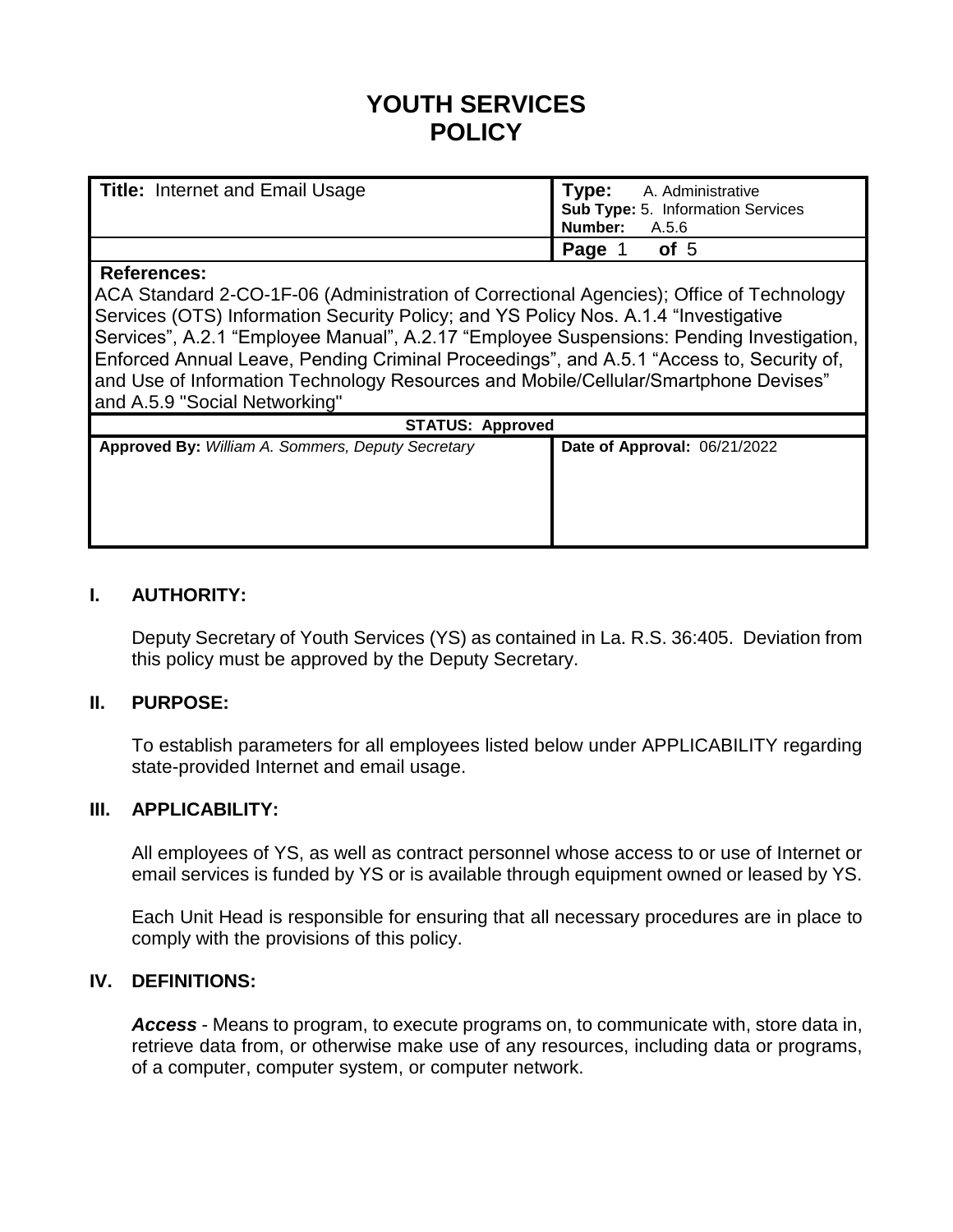*Computer Equipment* - Includes computer file servers, desktop/notebook computers, electronic data communications equipment, personal digital assistants (PDA), and Smartphones.

*Human Capital Management System (HCM)* - A system that captures transactions involving state funds which was formerly performed by the Integrated Statewide System (ISIS).

*OTS Service Desk* – An on-line website and set of telephone numbers that functions as the central point of contact for OJJ employees to report any IT issues or request IT services. OJJ employees can go to [https://otssupport.la.gov](https://otssupport.la.gov/) or call 1-844-219-6900.

*Social Networks* - On-line internet activity, all of which is trackable and traceable, and usually permanent. On-line social networks include blogs, chat rooms, message boards, discussion groups, email, texting, etc. where an employee writes/posts comments, or is a member of professionally or personally, including but not limited to, MySpace, Face book, Twitter, YouTube, Linkedin, or any such network now in existence or created in the future (refer to YS Policy No A.5.9).

*Unauthorized Email Access* -The ability to view, send, receive, modify, delete, print or copy an email where the individual gaining access does not have the right or the need to access the email.

*Unauthorized Internet Activities* - Accessing web sites for non YS-related purposes. Also included is downloading of information, files and/or programming using file transport protocol (FTP) or any other downloading of utilities.

*Unauthorized Internet Use* - Having access to the Internet where the individual gaining access does not have the right or the need to use the Internet. This includes access and unauthorized viewing of web-based data files that include youth information.

*Unit Head* – For purposes of this policy, the Deputy Secretary, Facility Directors and Regional Managers.

*YS Central Office* - Offices of the Deputy Secretary, Assistant Secretary, Undersecretary, Chief of Operations, Probation and Parole Program Director, Youth Facilities Director - Statewide, Executive Management Advisor, General Counsel, Regional Directors, and their support staff.

## **V. POLICY:**

It is the Deputy Secretary's policy that access to the Internet and email capabilities enhances productivity, staff communication, and the business functions of YS. Internet and email usage shall be for official business only. (Pursuant to the Information Security Policy, acceptable use of the internet and email is to provide and facilitate official state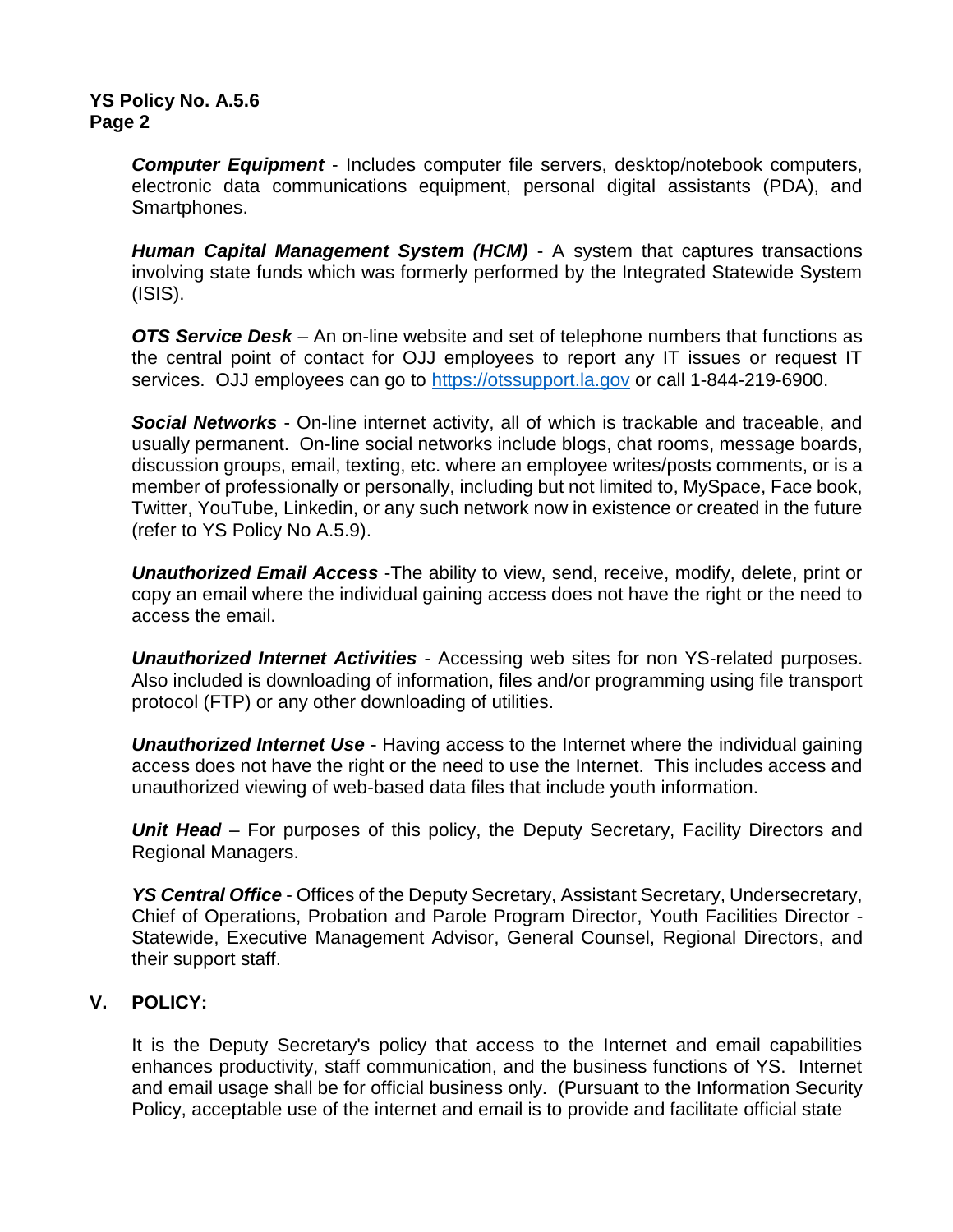business, to use for professional society, university association, government advisory, or standards activities related to the user's employment-related professional/vocational discipline and other uses not in violation of this policy allowed or required by agency policy.)

Brief, incidental use of the Internet not on a recurring or regular basis and not related to personal business is permitted.

Access to pornographic or similar Internet web sites and all other similar uses are strictly prohibited at all times. Users may not download, transmit, display, or store any image or document using the agency system or resource that violates federal, state or local laws and regulations, executive orders, policies, procedures, standards or guidelines. An abuse of the privilege of Internet or email use may result in disciplinary action (refer to YS Policy No A.2.1).

All employees having Internet and email capabilities are responsible for preventing unauthorized access, including remote access to individual, password-protected email accounts by nonemployees or other unauthorized individuals.

Each employee is personally responsible for any on-line activity conducted with a YS/OJJ email address. The YS/OJJ email address attached to any employee's name implies that the employee is acting on YS/OJJ's behalf. In addition, employees are prohibited from posting comments/pictures that includes racist or discriminatory remarks, and defamatory or derogatory comments regarding YS/OJJ (refer to YS Policy No. A.5.9).

Staff Lotus Notes and Microsoft Outlook email signatures shall consist of the employee's name, title, work address, telephone and fax numbers only (refer to Section VIII.A of this policy).

Computer virus software with the latest virus subscription updates shall be installed on all computers that have Internet and/or email capabilities by Public Safety Services (PSS) IT.

An employee's email account shall be temporarily disabled when the employee is placed on enforced leave during an investigation, until the investigation is concluded, and if applicable the employee's laptop shall also be confiscated to alleviate access to OJJ databases.

#### **VI. INTERNET APPROVAL PROCEDURES:**

- A. An employee may request internet access by completing and submitting the "Request for Internet Access" form [see Attachment A.5.6 (a)] to the Unit Head.
- B. The Unit Head is responsible for approving the "Request for Internet Access", by forwarding the request to designated YS staff for approval.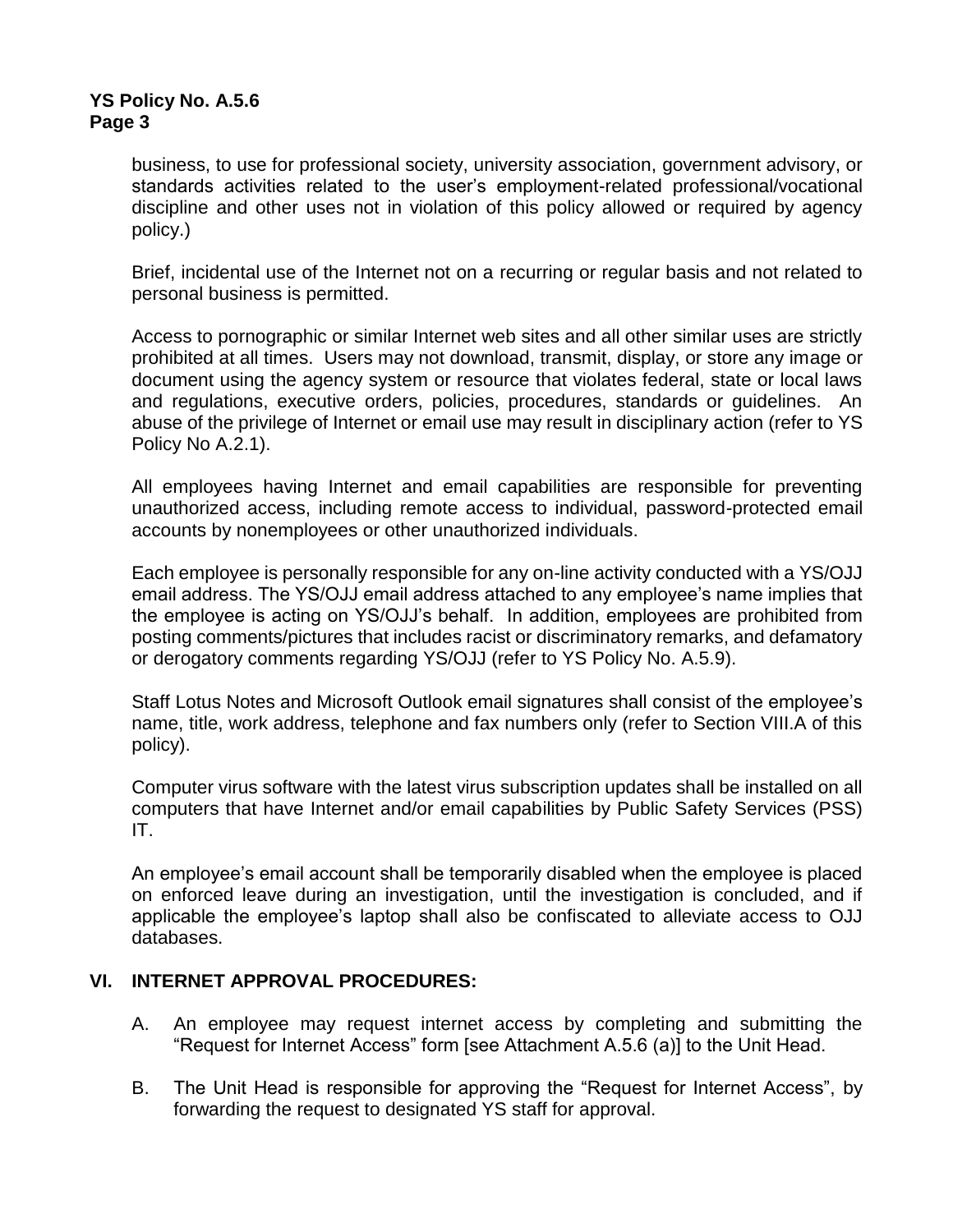- C. Designated YS staff shall forward the "Request for Internet Access" form to the OTS Service Desk and PSS IT Director.
- D. The PSS IT Director shall provide final authorization and ensure that the employee receives the appropriate level of internet access.

#### **VII. INTERNET PROCEDURES:**

A. Internet access is granted only to employees who need access to perform their job duties. Because of the agency use of email as a communication mechanism, restrictions on Internet or email accounts are determined by the Unit Head.

Two levels of Internet access are available. One level is very restrictive, limiting employees to a small number of web sites. Additional sites can be added at the request of the Unit Head. This very restrictive level is appropriate for employees who need access to information only available via the web, such as the Human Capital Management (HCM) help site for timekeepers. The second level of Internet access is less restrictive and provides more flexibility for those employees needing broader access to the Internet.

- B. Microsoft Internet Explorer, the State's standard web browser, shall be used for accessing web sites and services. All Internet usage will be routed through the YS computer network. Access to personal web sites and services are automatically blocked (i.e. Gmail, Hotmail, Yahoo, Face book, My Space, iTunes, etc.). All Internet usage is tracked and any questionable usage shall be reported by the PSS IT Director to the Deputy Secretary for disposition.
- C. YS shall have one official web site: **www.ojj.la.gov**. The web site may include links to individual unit web sites. All information posted on the web site must have prior approval from the Undersecretary/designee. Web content may be any information that is clearly identified as public record. Web sites shall be designed to operate on both high-speed and low-speed Internet connections.

#### **VIII. EMAIL PROCEDURES:**

- A. Since it is clear that YS/OJJ email addresses attached to any employee's name is reflecting that the employee is acting on YS/OJJ's behalf, it is not appropriate for employees to put personal comments/statements above or below the signature line of their emails. Therefore, Lotus Notes and Microsoft Outlook email signatures shall consist of the employee's name, title, work address, telephone and fax numbers only as required under Section V. of this policy.
- B. All emails shall be sent and received using PSS and YS approved email system.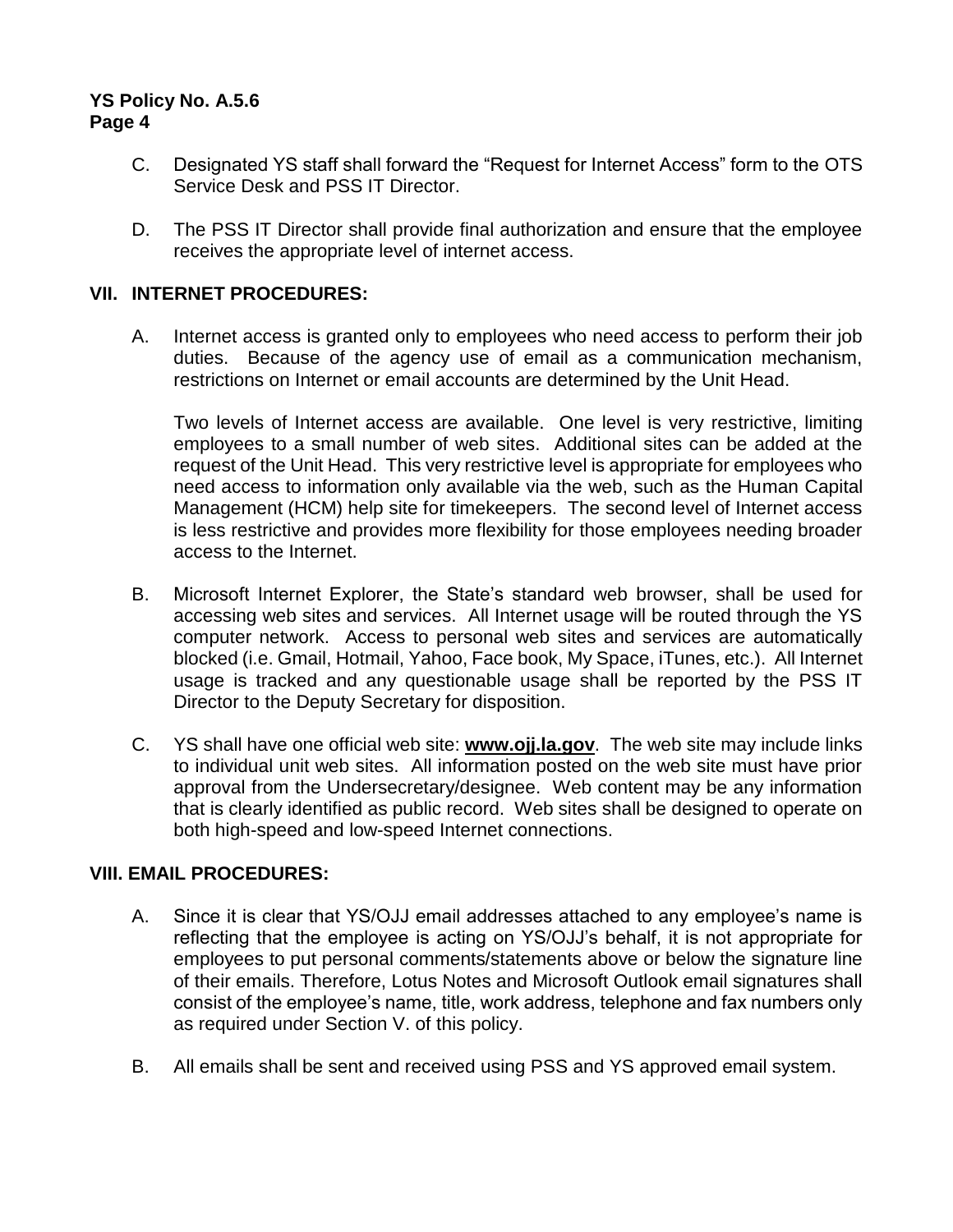- C. All emails sent to or received by YS employees shall be scanned for computer viruses by the PSS computer system. The system will reject emails detected with a computer virus. Email attachments received from outside individuals should not be opened or detached unless it is from a known and trusted source. Such attachments may contain computer viruses.
- D. Email is not designed for long-term document storage. Each employee shall have an electronic mailbox with limited data storage. Emails that must be retained longterm should be archived to the employee's computer using the archiving feature.
- E. Emails that may be considered part of the unit's records retention schedule should be printed, and a hard copy retained in the appropriate file.
- F. Employees are responsible for the content of their emails. Because emails are not encrypted, there should be no expectation of confidentially or privacy. All email is subject to monitoring and auditing.
- G. Email may not contain insulting or discriminatory messages or content.
- H. Emails may not be used to harass or make threats, nor be offensive or disruptive in nature.
- I. In general, emails should not be forwarded without permission. If you must forward, review the content that will be forwarded to avoid sending sensitive information.
- J. Employees should only reply to those employees who need to know the information being conveyed to respect others' time and inbox capacity.
- K. Pursuant to Section V of this policy, it is the Unit Head's responsibility to ensure the proper steps are taken through the OTS Service Desk to immediately disable the email account, and if applicable, retrieve the laptop, of an employee under investigation and placed on forced leave until the investigation is concluded. (Refer to YS Policy Nos. A.1.4 and A.2.17)

**Previous Regulation/Policy Number:** A.5.6 **Previous Effective Date:** 06/07/2021<br> **Attachments/References:** A.5.6 (a) Rec A.5.6 (a) Request for Internet Access June 2022.docx